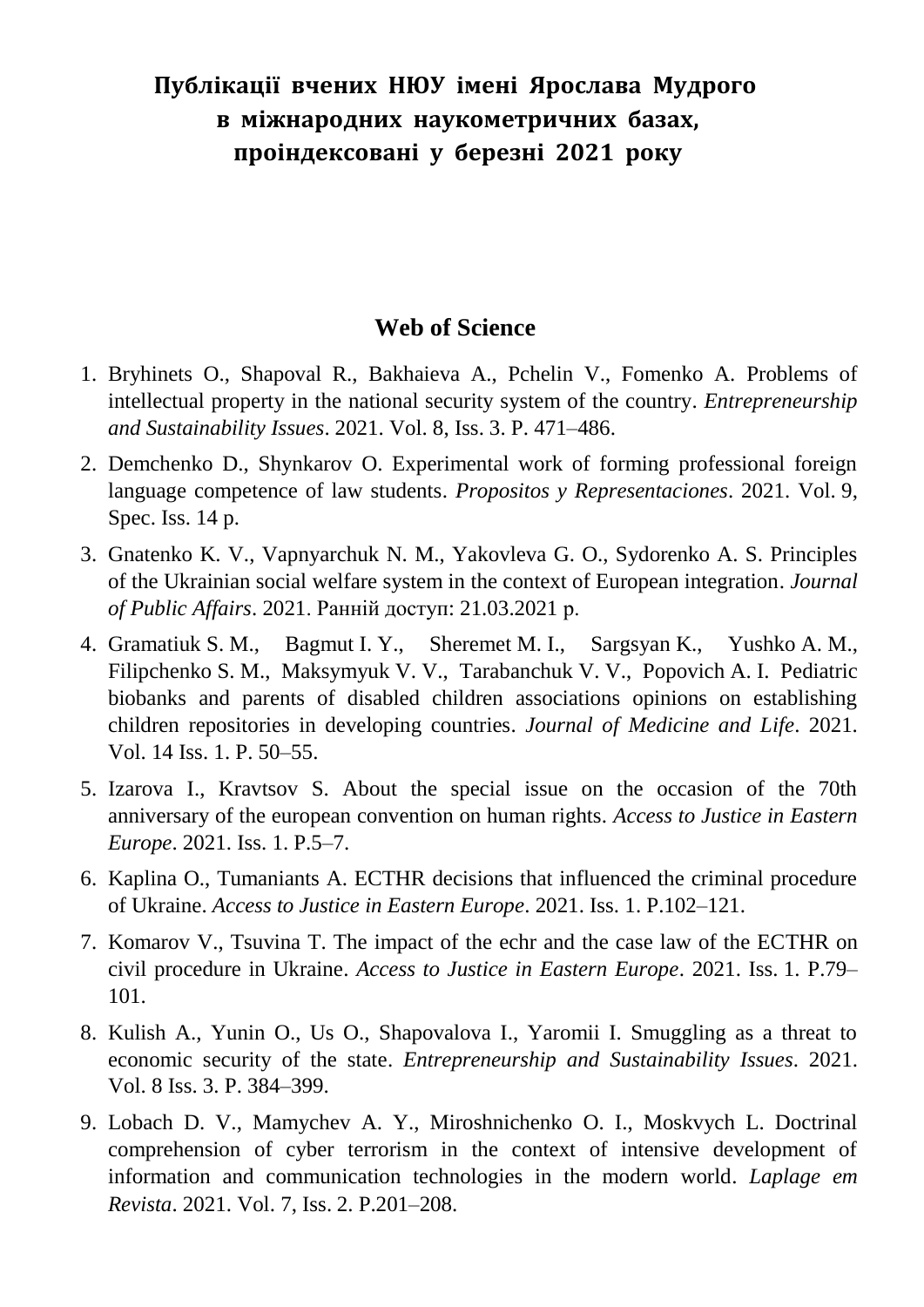- 10. Rudenko M., Malinovska I., Kravtsov S. Justice for judges in Ukraine: Looking for peace and strong judiciary institutions in a sustainable society. *European Journal of Sustainable Development*. 2021. Vol. 10, Iss. 1. P.339–348.
- 11. Zholonko T. Grebinchuk O., Bielikova M,, Kulynych Y., Oviechkina O. Methodological Tools for Investment Risk Assessment for the Companies of Real Economy Sector. *Journal of Risk and Financial Management*. 2021. Vol. 14, Iss. 2. Article Number: 78.

## **Scopus**

- 1. Barannik N., Tverdokhlib V., Eliseev E., Zakomorna K., Vorontsova N., Shmakov V. Constructing the code description of the transformant DCT taking into account their structural features. *ATIT 2020 – Proceedings* : 2020 2nd IEEE International Conference on Advanced Trends in Information Theory. 2020. Article Number: 9349255. P. 34–37.
- 2. Batyhina O. M., Derevyanko B. V., Kadala V. V. Recreational lands as a component of health care: some aspects of legal regulation. *Wiadomosci Lekarskie*. 2020. Vol. 73, Iss. 12, cz. 2. P. 2860–2864.
- 3. Baulin Y. V., Rohozhyn B. A., Vyshnevska I. A. Labour safety of medical workers during the COVID-19 pandemic: legal aspect. *Wiadomosci Lekarskie*. 2020. Vol. 73, Iss. 12, cz. 2. P. 2709–2714.
- 4. Borisova V. I., Krasytska L. V. Alimony obligations of family members in the family law of ukraine: Problematic issues of theory and practice = Аліментні зобов'язання членів сім'ї в сімейному праві України: проблемні питання теорії та практики. *Journal of the National Academy of Legal Sciences of Ukraine*. 2020. Vol. 27, Iss. 3. P. 28–47.
- 5. Borisova V. I., Zhornokui Y. M., Krasytska L. V. Involuntary admission of a mentally ill person as restrictions of the right to liberty. *Wiadomosci Lekarskie*. 2020. Vol. 73, Iss. 12, cz. 2. P. 2915–2920.
- 6. Demura M. I., Kononenko V. A., Fedosenko N. A. Challenges of health care professionals' disciplinary and criminal. *Wiadomosci Lekarskie*. 2020. Vol. 73, Iss. 12, cz. 2. P. 2827–2832.
- 7. Ermolaev V. N. M. Hrushevsky on the constituent power of theukrainian people = М. Грушевський про установчу владу українського народу. *Journal of the National Academy of Legal Sciences of Ukraine*. 2020. Vol. 27, Iss. 4. P. 16–28.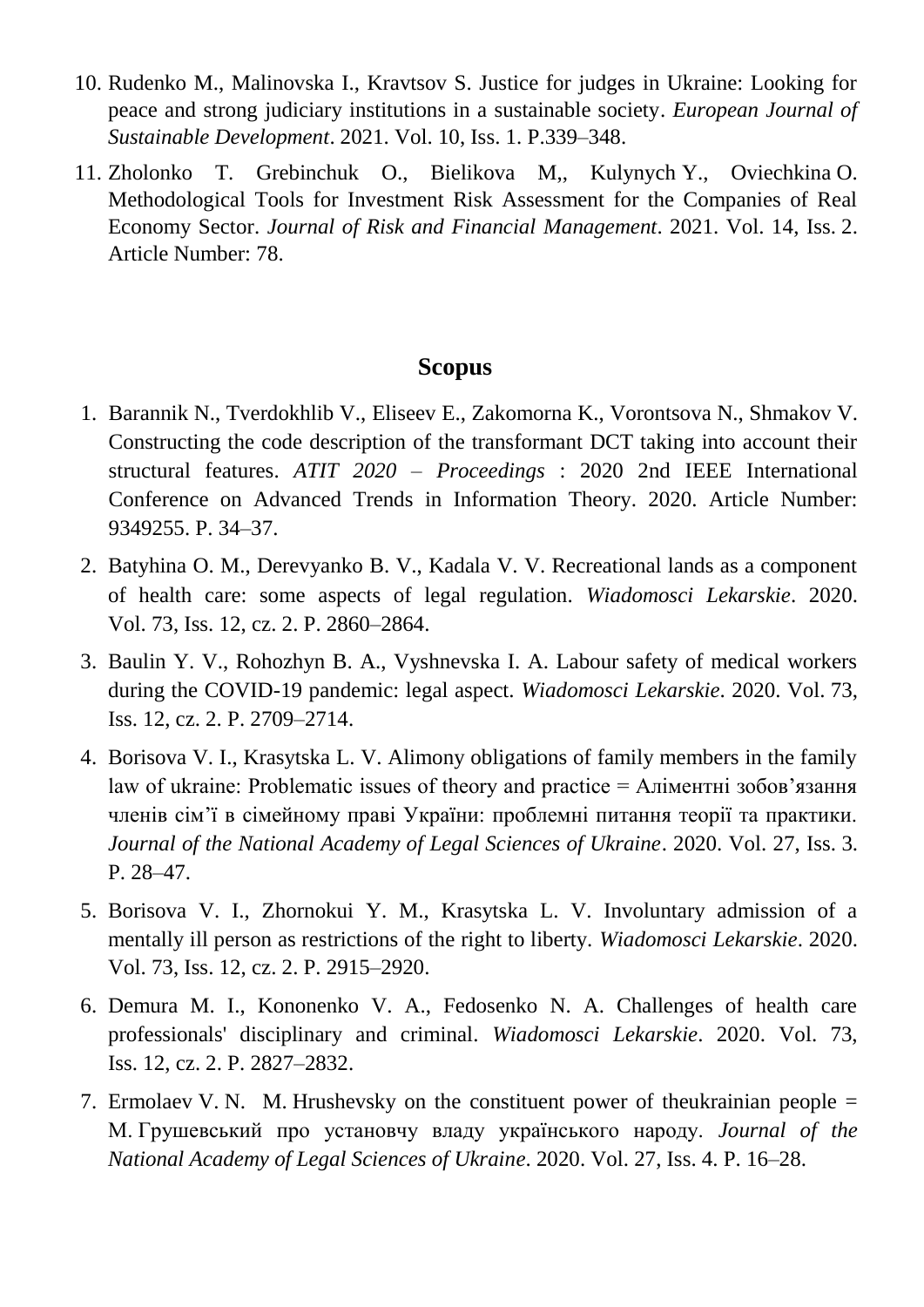- 8. Fedorenko O., Dotsenko V., Petruk O., Bedan V., Vikhtiuk A., Kudermina O., Izbash S. Research of the Motivational Component of Professional Activity of Employees of the Security and Defense Sector. *International Journal of Criminology and Sociology*. 2021. Vol. 10. P. 620–629.
- 9. Gavkalova N., Zilinska A., Polatay V., Liashevska V. Organizational support for the development of territorial communities. *Public Policy and Administration*. 2020. Vol. 19, Iss. 4. P. 155–168.
- 10. Getman A. P. Human life and health as an object of environmental law in the globalised world = Життя та здоров'я людини як об'єкт екологічного права у глобалізованому світі. *Journal of the National Academy of Legal Sciences of Ukraine*. 2020. Vol. 27, Iss. 1. P. 189–200.
- 11. Gnatenko K. V., Vapnyarchuk N. M., Vetukhova I. A., Yakovleva G. O., Sydorenko A. S. Principles of the Ukrainian social welfare system in the context of European integration. *Journal of Public Affairs*. 2021. Ранній доступ: 21.03.2021 р.
- 12. Gnatenko K. V., Vapnyarchuk N. M., Vetukhova I. A., Yakovleva G. O., Sydorenko A. S. Ukrainian social welfare system development in the context of european integration = Формування системи соціального забезпечення населення України в контексті євроінтеграції. *Journal of the National Academy of Legal Sciences of Ukraine*. 2020. Vol. 27, Iss. 4. P. 242–254.
- 13. Gusarov K. V., Popov O. I. Recognition of the fact of birth or death in the temporarily occupied territory under the rules of special proceedings = Визнання факту народження або смерті на тимчасово окупованій території за правилами окремого провадження. *Journal of the National Academy of Legal Sciences of Ukraine*. 2020. Vol. 27, Iss. 4. P. 161–171.
- 14. Gutorova N., Pashkov V., Soloviov O. Legal means of ensuring competition in pharmacy. *Wiadomosci lekarskie*. 2020. Vol. 73, Iss. 12, cz. 2. P. 2071–2078.
- 15. Iemelianenko V., Gornostay A., Maslak N. Coerced sterilization as a reproductive rights violation. *Wiadomosci Lekarskie*. 2020. Vol. 73, Iss. 12, cz. 2. P. 2902–2908.
- 16. Karnaukh B. P., Shymko A. R. Side effects of diethylstilbestrol (des) from the perspective of tort law. *Wiadomosci Lekarskie*. 2020. Vol. 73, Iss.12, cz. 2. P. 2946– 2950.
- 17. Khotynska-Nor O. Z., Moskvych L. M. Alcoholism as a professional disease of the representatives of justice. *Wiadomosci Lekarskie*. 2020. Vol. 73, Iss. 12, cz 2. P. 2934–2939.
- 18. Lukashev O. A., Krynytskyi I. Y., Broiakov S. V. Budgetary transfer as a tool for financing the health sector: theoretical legal analysis. *Wiadomosci Lekarskie*. 2020. Vol. 73, Iss. 12, cz. 2. P. 2855–2859.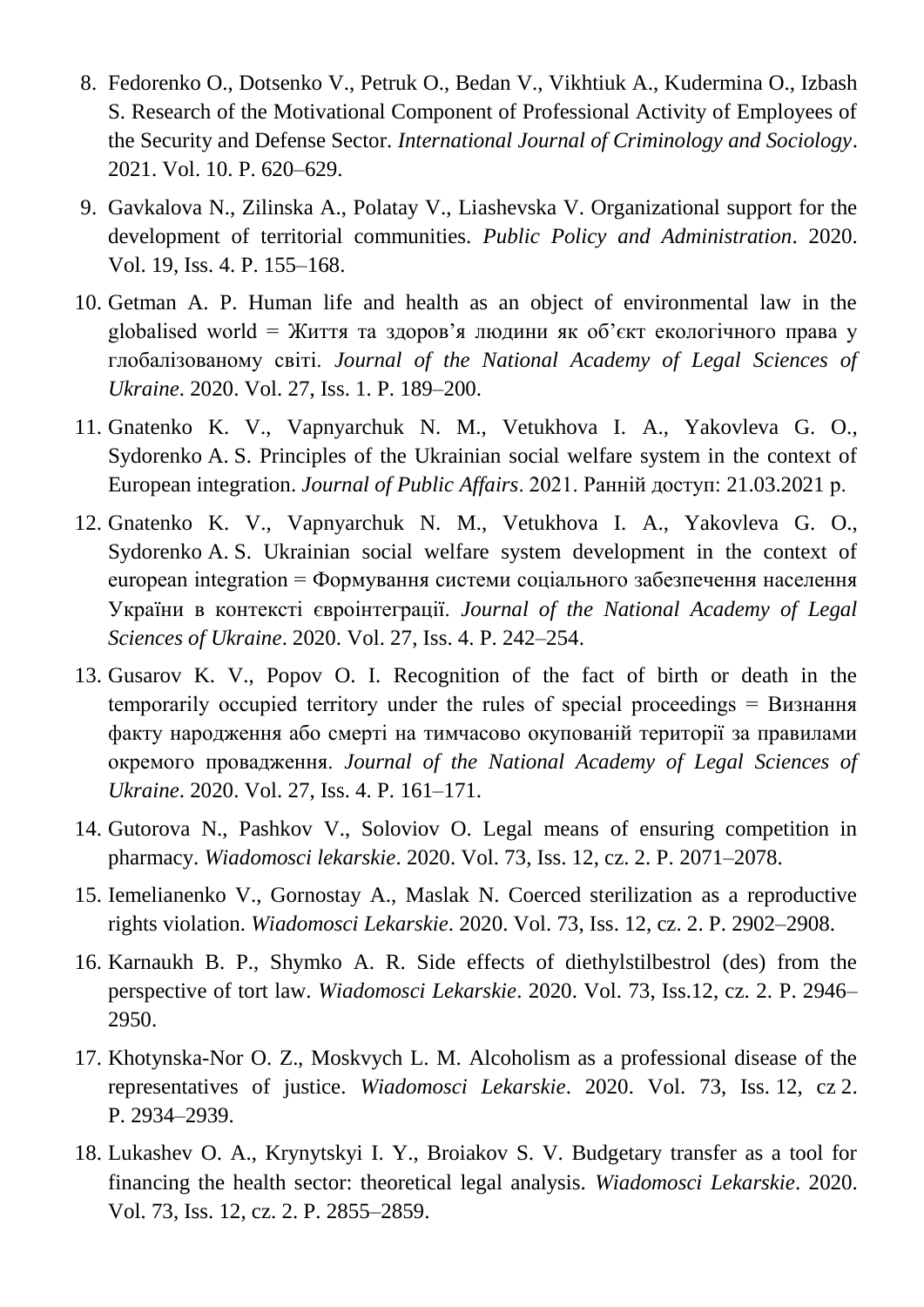- 19. Lukianov D. V., Ponomarova H. P., Tahiiev A. S. The quran in shia jurisprudence = Коран в шиїтській юриспруденції. *Journal of the National Academy of Legal Sciences of Ukraine*. 2020. Vol. 27, Iss. 4. P. 29–42.
- 20. Lukianow D. V., Shumilo I. A., Lukan M. O. Conflict of law regulation in cross $border$  copyright inheritance = Колізійне регулювання транскордонного спадкування авторських прав. *Journal of the National Academy of Legal Sciences of Ukraine*. 2020. Vol. 27, Iss. 2. P. 49–63.
- 21. Martseniuk V. V., Gefter S. L., Piven' A. L. Uniqueness Criterion and Cramer's Rule for Implicit Higher Order Linear Difference Equations Over Z. *Springer Proceedings in Mathematics and Statistics :* 25th International Conference on Difference Equations and Applications, ICDEA 2019; London; United Kingdom; 24 June 2019. 2020. Vol. 341. P. 311–325.
- 22. Pashkov V. M., Harkusha A. O., Harkusha Y. O. Artificial intelligence in medical practice: regulative issues and perspectives. *Wiadomosci Lekarskie*. 2020. Vol. 73, Iss. 12, cz. 2. P. 2722–2727.
- 23. Petryshyn O. V., Liubchenko M. I., Liubchenko O. O. Child's health care: legal framework and ongoing challenges. *Wiadomosci Lekarskie*. 2020. Vol. 73, Iss. 12, cz. 2. P. 2789–2794.
- 24. Polkhovska I. K., Sydorenko A. S., Melnyk O. D. The right to medical assistance for drug addicts: examination of the problem. *Wiadomosci Lekarskie*. 2020. Vol. 73, Iss. 12, cz. 2. P. 2927–2933.
- 25. Ponomarenko O. M., Ponomarenko Y. A., Ponomarenko K. Y. Legal regulation of surrogacy at the international and national levels: optimization of permissions, prohibitions and liability. *Wiadomosci Lekarskie*. 2020. Vol. 73, Iss. 12, cz. 2. P. 2877–2881.
- 26. Rudenko M., Malinovska I., Kravtsov S. Justice for judges in Ukraine: Looking for peace and strong judiciary institutions in a sustainable society. *European Journal of Sustainable Development*. 2021. Vol. 10, Iss. 1. P. 339–348.
- 27. Serohina N., Pikhurets O., Sukhatskyi R., Yevlakhova E., Lytvyn S., Miroshnykov I. On the problems of amending the terms of the contract on the provision of tourism services during the covid-19 pandemic. *Journal of Environmental Management and Tourism*. 2021. Vol. 12, Iss. 1. P. 302–306.
- 28. Shepitko M. V. Criminal legislation trends in Ukraine (evidence from crimes against justice) = Тенденції розвитку кримінального законодавства України (на прикладі злочинів проти правосуддя). *Journal of the National Academy of Legal Sciences of Ukraine*. 2020. Vol. 27, Iss. 2. P. 131–141.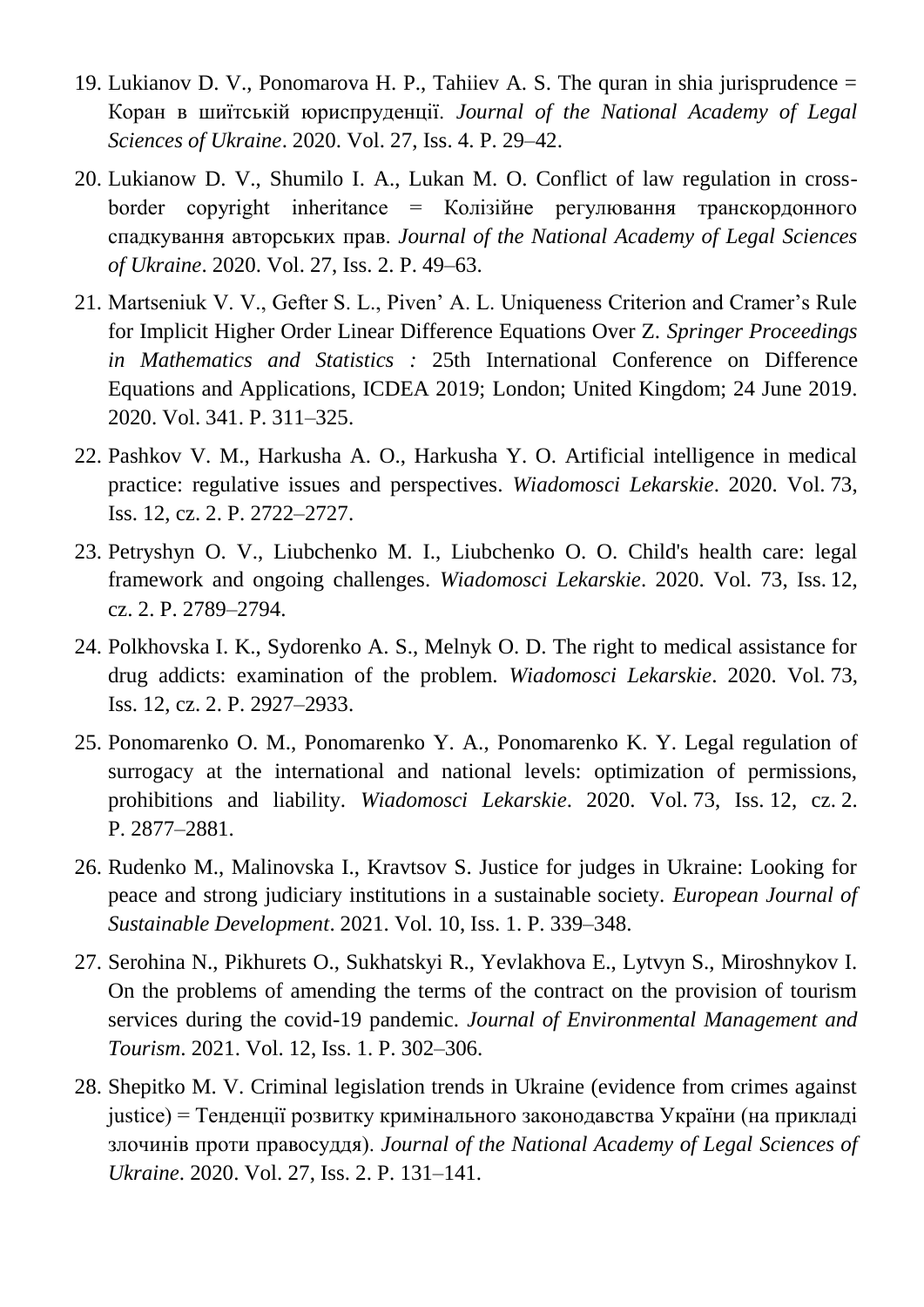- 29. Shepitko M. V. To the problem of structure and classifications of criminal policy formation = До проблеми формування структури та класифікацій кримінальної політики. *Journal of the National Academy of Legal Sciences of Ukraine*. 2020. Vol. 27, Iss. 4. P. 282–293.
- 30. Shevchuk V. M. Methodological problems of the conceptual framework development for innovation studies in forensic science = Методологічні проблеми формування понятійного апарату криміналістичної інноватики. *Journal of the National Academy of Legal Sciences of Ukraine*. 2020. Vol. 27, Iss. 2. P. 170–183.
- 31. Shylo O. H., Glynska N. V., Marochkin O. I. European standards for assessing the health of a person who probably sustained mistreatment during detention or custody. *Wiadomosci Lekarskie*. 2020. Vol. 73, Iss. 12, cz. 2. P. 2921–2926.
- 32. Tatsiy V. Y., Tyshchenko O. I., Titko I. A. Mental health of a person as a criterion of personal participation in the trial during criminal proceedings. *Wiadomosci Lekarskie*. 2020. Vol. 73, Iss. 12, cz. 2. P. 2737–2742.
- 33. Tiutiuhin V. I., Baida A. O., Bazeliuk V. V. Legal restrictions on medical intervention during operation on female genitalia for non-medical purposes. *Wiadomosci Lekarskie*. 2020. Vol. 73, Iss. 12, cz. 2. P. 2909–2914.
- 34. Tyshchenko O. I., Titko I. A. Features of application of precautionary measures for persons suffering from mental disorders: National dimension = Особливості застосування запобіжних заходів щодо осіб, які страждають на психічні розлади: національний вимір. *Journal of the National Academy of Legal Sciences of Ukraine*. 2020. Vol. 27, Iss. 1. P. 147–161.
- 35. Uvarova O. Business and human rights in times of global emergencies: A comparative perspective. *Comparative Law Review*. 2020. Vol. 26. P. 199–224.
- 36. Volodina O. O., Haltsova V. V., Kharytonov S. O. Social danger of domestic violence and the need for rehabilitation of its victims. *Wiadomosci Lekarskie*. 2020. Vol. 73, Iss. 12, cz. 2. P. 2895–2901.
- 37. Yevtieieva D. P., Lapkin A. V., Karelin V. V. East slavic surrogate motherhood: state of legal regulation and risk of human rights violation. *Wiadomosci Lekarskie*. 2020. Vol. 73, Iss. 12, cz. 2. P. 2882–2889.
- 38. Zabuha Y. Yu., Mykhailichenko T. O., Rak S. V. Legal regulation of epidemic security under the covid-19 pandemic conditions in some post-soviet countries and Poland. *Wiadomosci Lekarskie*. 2020. Vol. 73, Iss. 12, cz. 2. P. 2758–2767.